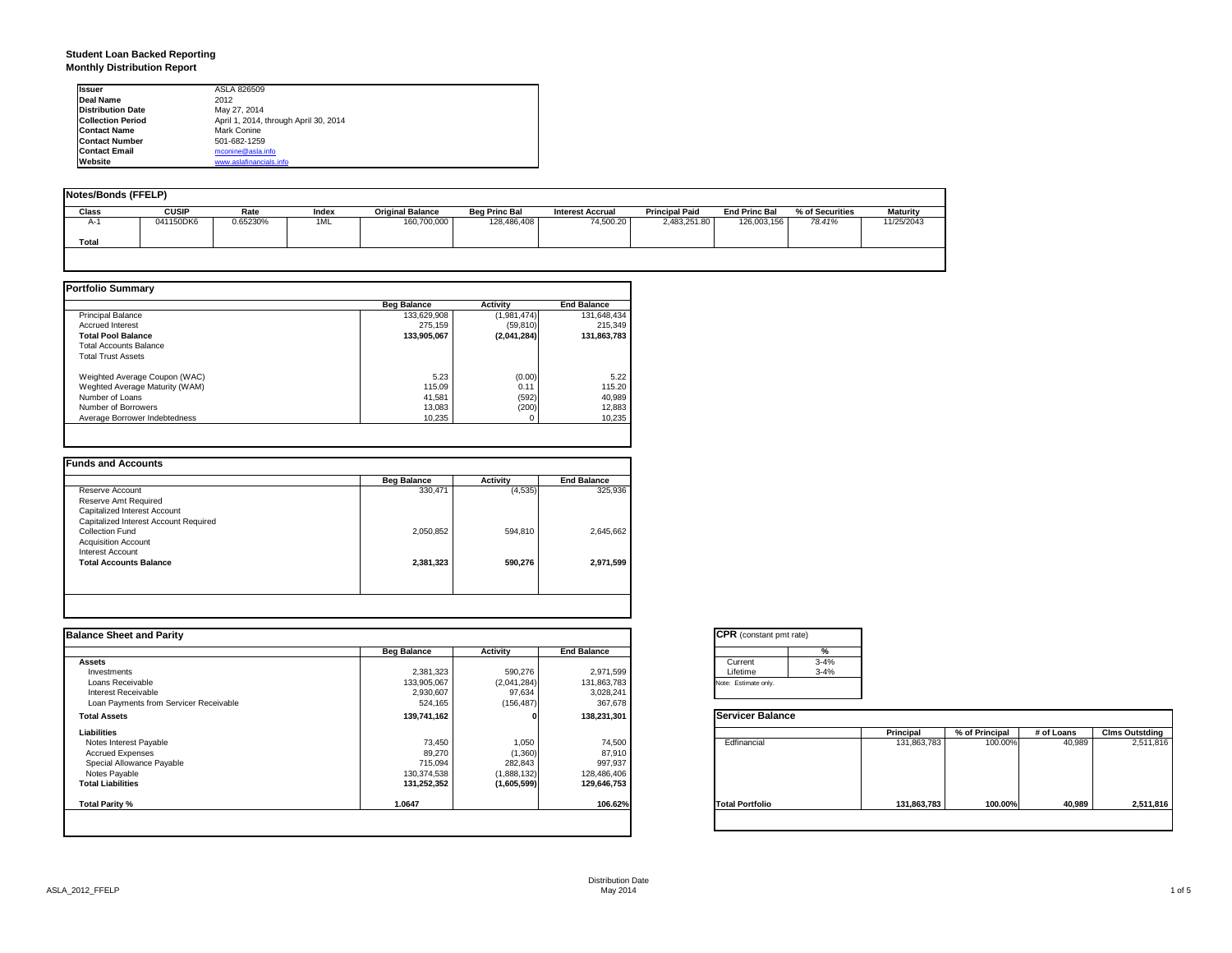### **Student Loan Backed Reporting Monthly Distribution Report**

|                         | # of Loans |        | Principal   |             | % of Principal |         | <b>WAC</b> |        | <b>WARM</b> |        |
|-------------------------|------------|--------|-------------|-------------|----------------|---------|------------|--------|-------------|--------|
|                         | Beginning  | Ending | Beginning   | Ending      | Beginning      | Ending  | Beginning  | Ending | Beginning   | Ending |
| In School               | 1,026      | 989    | 3,356,027   | 3,243,875   | 2.51%          | 2.46%   | 5.62       | 5.64   | 119.51      | 119.50 |
| Grace                   | 313        | 297    | 882,146     | 854,148     | 0.66%          | 0.65%   | 5.90       | 5.86   | 116.22      | 116.47 |
| Repayment               |            |        |             |             |                |         |            |        |             |        |
| Current                 | 22,847     | 22,184 | 68,494,263  | 65,971,905  | 51.15%         | 50.03%  | 5.35       | 5.35   | 116.01      | 116.77 |
| 31-60 Days Delinquent   | 1,238      | 1,469  | 4,284,671   | 5,297,829   | 3.20%          | 4.02%   | 5.39       | 5.37   | 116.55      | 116.98 |
| 61-90 Days Delinquent   | 976        | 831    | 3,365,091   | 2,978,820   | 2.51%          | 2.26%   | 5.24       | 5.47   | 118.56      | 113.77 |
| 91-120 Days Delingent   | 732        | 713    | 2,677,855   | 2,437,775   | 2.00%          | 1.85%   | 5.32       | 5.15   | 126.51      | 119.82 |
| 121-180 Days Delinquent | 839        | 992    | 2,865,866   | 3,441,797   | 2.14%          | 2.61%   | 5.24       | 5.30   | 106.48      | 113.81 |
| 181-270 Days Delinquent | 907        | 860    | 3,220,160   | 3,014,679   | 2.40%          | 2.29%   | 5.27       | 5.15   | 119.31      | 112.85 |
| 271+ Days Delinquent    | 461        | 368    | 1,542,021   | 1,267,774   | 1.15%          | 0.96%   | 5.09       | 5.37   | 112.73      | 121.44 |
| <b>Total Repayment</b>  | 28,000     | 27,417 | 86,449,928  | 84,410,579  | 64.56%         | 64.01%  | 5.34       | 5.34   | 116.21      | 116.57 |
| Forbearance             | 4,039      | 4,134  | 16,200,117  | 16,373,303  | 12.10%         | 12.42%  | 5.40       | 5.42   | 121.85      | 122.52 |
| Deferment               | 7,595      | 7,405  | 25,166,317  | 24,591,353  | 18.79%         | 18.65%  | 5.20       | 5.18   | 118.91      | 118.60 |
| Claims in Progress      | 571        | 706    | 1,712,743   | 2,247,902   | 1.28%          | 1.70%   | 5.34       | 5.24   | 110.89      | 105.39 |
| <b>Claims Denied</b>    | 37         | 41     | 137,789     | 142,624     | 0.10%          | 0.11%   | 6.32       | 5.51   | 96.48       | 105.65 |
| <b>Total Portfolio</b>  | 41,581     | 40,989 | 133,905,067 | 131,863,783 | 100.00%        | 100.00% | 5.33       | 5.33   | 117.39      | 117.56 |

|                                     | # of Loans |        | <b>Principal</b> |            | % of Principal |         | <b>WAC</b>       |        | <b>WARM</b> |        |
|-------------------------------------|------------|--------|------------------|------------|----------------|---------|------------------|--------|-------------|--------|
|                                     | Beainnina  | Endina | <b>Beainning</b> | Ending     | Beginning      | Endina  | <b>Beginning</b> | Endina | Beginning   | Ending |
| Current                             | 22,847     | 22,184 | 68,494,263       | 65,971,905 | 79.23%         | 78.16%  | 5.35             | 5.35   | 116.01      | 116.77 |
| 31-60 Days Delinquent               | 1,238      | 1,469  | 4,284,671        | 5,297,829  | 4.96%          | 6.28%   | 5.39             | 5.37   | 116.55      | 116.98 |
| 61-90 Days Delinquent               | 976        | 831    | 3,365,091        | 2,978,820  | 3.89%          | 3.53%   | 5.24             | 5.47   | 118.56      | 113.77 |
| 91-120 Days Delingent               | 732        |        | 2,677,855        | 2,437,775  | 3.10%          | 2.89%   | 5.32             | 5.15   | 126.51      | 119.82 |
| 121-180 Days Delinquent             | 839        | 992    | 2,865,866        | 3,441,797  | 3.32%          | 4.08%   | 5.24             | 5.30   | 106.48      | 113.81 |
| 181-270 Days Delinquent             | 907        | 860    | 3,220,160        | 3,014,679  | 3.72%          | 3.57%   | 5.27             | 5.15   | 119.31      | 112.85 |
| 271+ Days Delinguent                | 461        | 368    | 1,542,021        | 1,267,774  | 1.78%          | 1.50%   | 5.09             | 5.37   | 112.73      | 121.44 |
| <b>Total Portfolio in Repayment</b> | 28,000     | 27,417 | 86,449,928       | 84,410,579 | 100.00%        | 100.00% | 5.34             | 5.34   | 116.21      | 116.57 |

| Portfolio by Loan Type           |                  |        |                  |             |                  |         |                  |        |             |        |
|----------------------------------|------------------|--------|------------------|-------------|------------------|---------|------------------|--------|-------------|--------|
|                                  | # of Loans       |        | <b>Principal</b> |             | % of Principal   |         | <b>WAC</b>       |        | <b>WARM</b> |        |
|                                  | <b>Beginning</b> | Ending | Beginning        | Endina      | <b>Beginning</b> | Ending  | <b>Beginning</b> | Ending | Beginning   | Ending |
| Subsidized Consolidation Loans   |                  |        |                  |             |                  |         |                  |        |             |        |
| Unsubsidized Consolidation Loans |                  |        |                  |             |                  |         |                  |        |             |        |
| Subsidized Stafford Loans        | 23,155           | 22,826 | 62.435.358       | 61.462.507  | 46.63%           | 46.61%  | 5.18             | 5.17   | 114.80      | 114.82 |
| Unsubsidized Stafford Loans      | 17,000           | 16,776 | 66,160,462       | 65,228,501  | 49.41%           | 49.47%  | 5.27             | 5.27   | 122.02      | 122.28 |
| PLUS/GradPLUS Loans              | 1.426            | 1,387  | 5,309,247        | 5,172,775   | 3.96%            | 3.92%   | 7.90             | 7.92   | 90.21       | 90.49  |
| <b>SLS Loans</b>                 |                  |        |                  |             |                  |         |                  |        |             |        |
| <b>Total Portfolio</b>           | 41,581           | 40,989 | 133.905.067      | 131,863,783 | 100.00%          | 100.00% | 5.33             | 5.33   | 117.39      | 117.56 |

| Portfolio by Program Type                  |            |        |                  |             |                  |         |                  |        |             |        |
|--------------------------------------------|------------|--------|------------------|-------------|------------------|---------|------------------|--------|-------------|--------|
|                                            | # of Loans |        | <b>Principal</b> |             | % of Principal   |         | <b>WAC</b>       |        | <b>WARM</b> |        |
|                                            | Beginning  | Endina | <b>Beginning</b> | Endina      | <b>Beginning</b> | Endina  | <b>Beginning</b> | Ending | Beginning   | Ending |
| Graduate / 4-Year Loans                    | 31,998     | 31,540 | 108,199,593      | 106,493,887 | 80.80%           | 80.76%  | 5.33             | 5.33   | 118.63      | 118.84 |
| 2-Year Loans                               | 8,761      | 8,630  | 23,785,236       | 23,456,633  | 17.76%           | 17.79%  | 5.33             | 5.33   | 112.45      | 112.43 |
| Proprietary / Technical / Vocational Loans | 820        | 817    | 1,917,353        | 1,910,423   | 1.43%            | 1.45%   | 5.36             | 5.36   | 108.70      | 109.42 |
| Unknown (Consolidation) Loans              |            |        |                  |             |                  |         |                  |        |             |        |
| Other Loans                                |            |        | 2,885            | 2.840       | 0.0022%          | 0.0022% | 6.80             | 6.8C   | 87.75       | 88.50  |
| <b>Total Portfolio</b>                     | 41,581     | 40,989 | 133,905,067      | 131,863,783 | 100.00%          | 100.00% | 5.33             | 5.33   | 117.39      | 117.56 |
|                                            |            |        |                  |             |                  |         |                  |        |             |        |

| <b>Portfolio Indices</b> |            |        |                  |             |                |         |  |
|--------------------------|------------|--------|------------------|-------------|----------------|---------|--|
|                          | # of Loans |        | <b>Principal</b> |             | % of Principal |         |  |
|                          | Beginning  | Endina | Beginning        | Endina      | Beginning      | Endina  |  |
| Fixed Loans              | 24,204     | 23,863 | 87,788,592       | 86,427,722  | 65.56%         | 65.54%  |  |
| Variable Loans           | 17,377     | 17,126 | 46,116,475       | 45,436,062  | 34.44%         | 34.46%  |  |
| T-Bill Loans             | 17,377     | 17.126 | 46,116,475       | 45,436,062  | 34.44%         | 34.46%  |  |
| <b>CMT Loans</b>         |            |        |                  |             |                |         |  |
| <b>Total Portfolio</b>   | 41.581     | 40,989 | 133,905,067      | 131,863,783 | 100.00%        | 100.00% |  |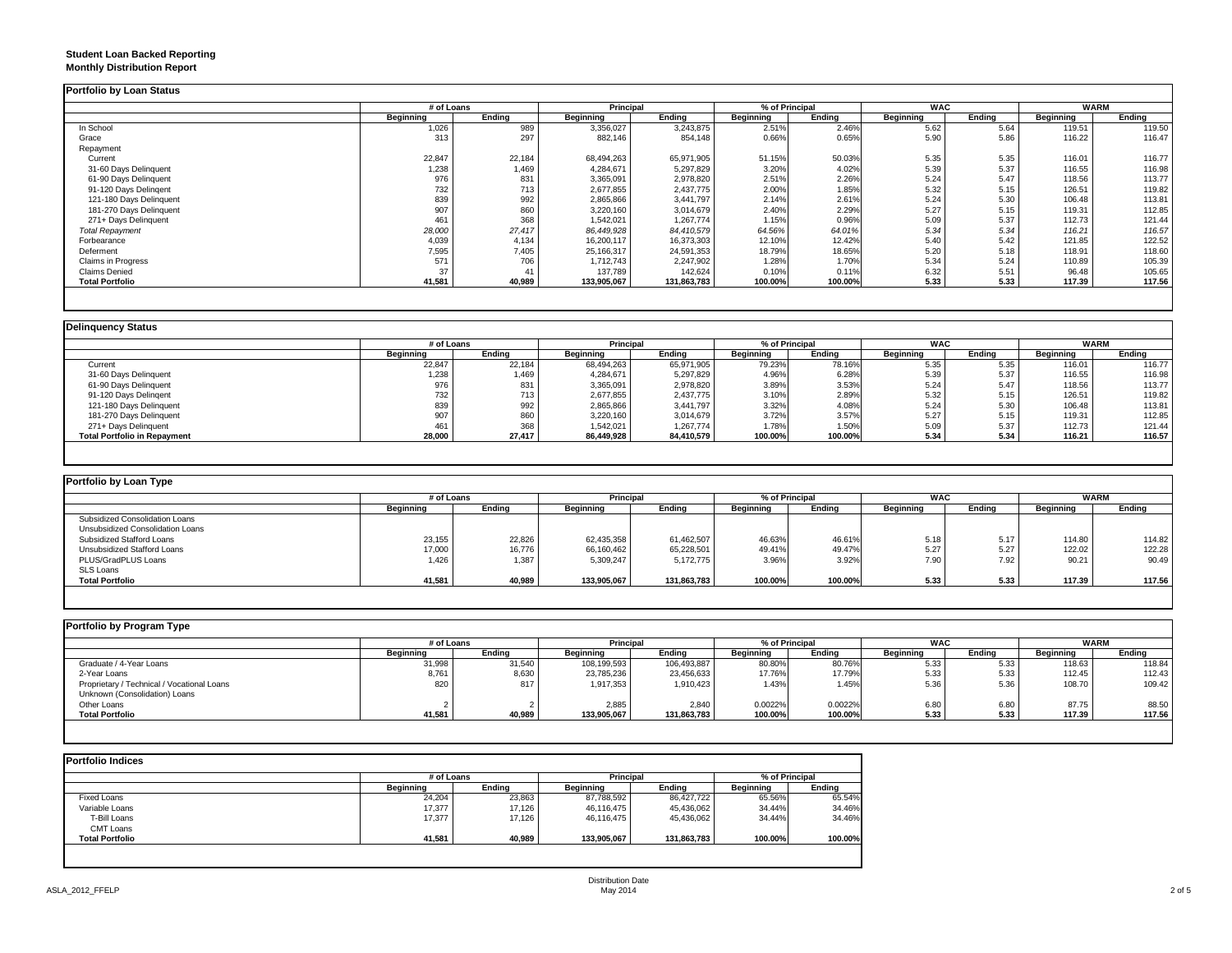| <b>Distribution Date</b> | 2014<br>$\sim$<br>May                                |
|--------------------------|------------------------------------------------------|
| <b>Collection Period</b> | 2014<br>2014<br>. April 30.<br>April 1<br>4. through |

## **Collection Activity**

| <b>Collection Account</b>                                                                    | as of 4/30/2014 |
|----------------------------------------------------------------------------------------------|-----------------|
| Beginning Balance - April 1, 2014                                                            | 2,050,852       |
| <b>Collection Amount Received</b>                                                            | 2642196         |
| Reserve Account                                                                              |                 |
| <b>Excess of Required Reserve Account</b>                                                    |                 |
| Trasfer from Reserve Fund (to meet DSR requirement)                                          | 4,535           |
| Interest on Investment Earnings                                                              | 51.04           |
| Capitalized Interest Account (after a stepdown or release date)                              |                 |
| Payments from Guarantor                                                                      |                 |
| Transfer from 2010 Collection Fund for correction of error                                   |                 |
| Prepayments                                                                                  |                 |
| Special Allowance Payable to Department of Education                                         |                 |
| <b>Consolidation Rebate Fees</b>                                                             |                 |
| Transfer from Capitalized Interest Fund                                                      |                 |
| Principal payments, interest payments, administration fees, servicing fees, and trustee fees | (2,051,971)     |
| Transfer from Department Rebate Fund                                                         |                 |
| <b>Total Available Funds</b>                                                                 | 2,645,662       |

| <b>Fees Due for Current Period</b> | as of 4/30/2014 |
|------------------------------------|-----------------|
| Indenture Trustee Fees             |                 |
| Servicing Fees                     | 76,921          |
| <b>Administration Fees</b>         | 10,989          |
| Late Fees                          |                 |
| Other Fees                         |                 |
| <b>Total Fees</b>                  | 87.910          |

| <b>Cumulative Default Rate</b>                                                                      | as of 4/30/2014 |
|-----------------------------------------------------------------------------------------------------|-----------------|
| Current Period Defaults (\$)                                                                        | 676,485.97      |
| Cumulative Defaults (\$)                                                                            | 14,935,326.79   |
| Cumulative Default (% of original pool balance)                                                     | $9.30\%$        |
| Cumulative Default (% of cumulative entered repayment balance) <sup>a</sup>                         | <b>11.69%</b>   |
| Current Period Payments (Recoveries) from Guarantor (\$)                                            | 531,773.38      |
| Current Period Borrower Recoveries (\$)                                                             | n/a             |
| Cumulative Recoveries (\$) <sup>b</sup>                                                             | \$12,983,777.03 |
| <b>Cumulative Recovery Rate (%)</b>                                                                 | 86.93%          |
| Cumulative Net Loss Rate (%)                                                                        | 1.22%           |
| Servicer Reject Rate (FFELP) (%)                                                                    |                 |
| Cumulative Servicer Reject Rate (FFELP) (%)                                                         |                 |
| Repayment balance includes all repayment loans with the exception of balances in claim status<br>a) |                 |
| b)<br>Cumulative Recoveries includes 97% of claims in progress balances                             |                 |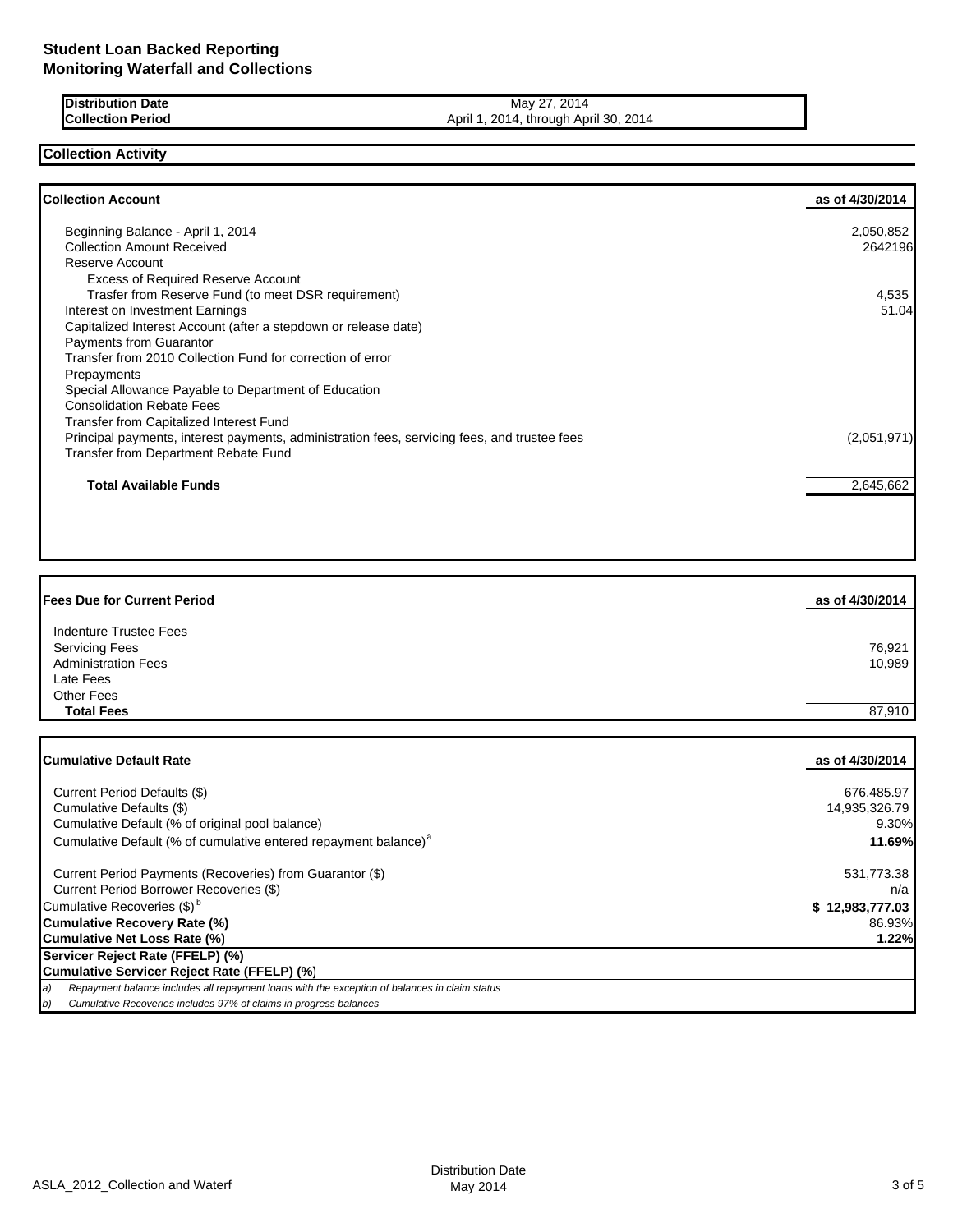# **Waterfall Activity**

| <b>Waterfall for Distribution</b>                                                         | <b>Amount Due</b> | <b>Amount Remaining</b> |
|-------------------------------------------------------------------------------------------|-------------------|-------------------------|
| <b>Total Available Funds</b>                                                              |                   | 2,645,662               |
| <b>First: Payments required under any Joint Sharing Agreement</b>                         |                   |                         |
| <b>Second: Trustee Fees</b>                                                               |                   |                         |
| <b>Third: Servicing Fees and Backup Servicing Fees</b>                                    | 76,921            | 2,568,741               |
| <b>Fourth: Administration Fees</b>                                                        | 10,989            | 2,557,752               |
| <b>Fifth: Noteholder Interest</b>                                                         | 74,500            | 2,483,252               |
| Sixth: Reinstate the balance of the Reserve Fund up to the Specified Reserve Fund Balance |                   |                         |
| Seventh: Noteholder Principal, until paid in full                                         | 2,483,252         | 0                       |
|                                                                                           |                   |                         |

| <b>Principal and Interest Distributions</b> | Class A-1    |
|---------------------------------------------|--------------|
| Quarterly Interest Due                      | 74,500.20    |
| Quarterly Interest Paid                     | 74,500.20    |
| <b>Interest Shortfall</b>                   | $\Omega$     |
| Interest Carryover Due                      |              |
| Interest Carryover Paid                     |              |
| <b>Interest Carryover</b>                   |              |
| Quarterly Principal Distribution Amount     | 2,483,251.80 |
| <b>Quarterly Principal Paid</b>             | 2,483,251.80 |
| Shortfall                                   |              |
| <b>Total Distribution Amount</b>            | 2,557,752.00 |
|                                             |              |